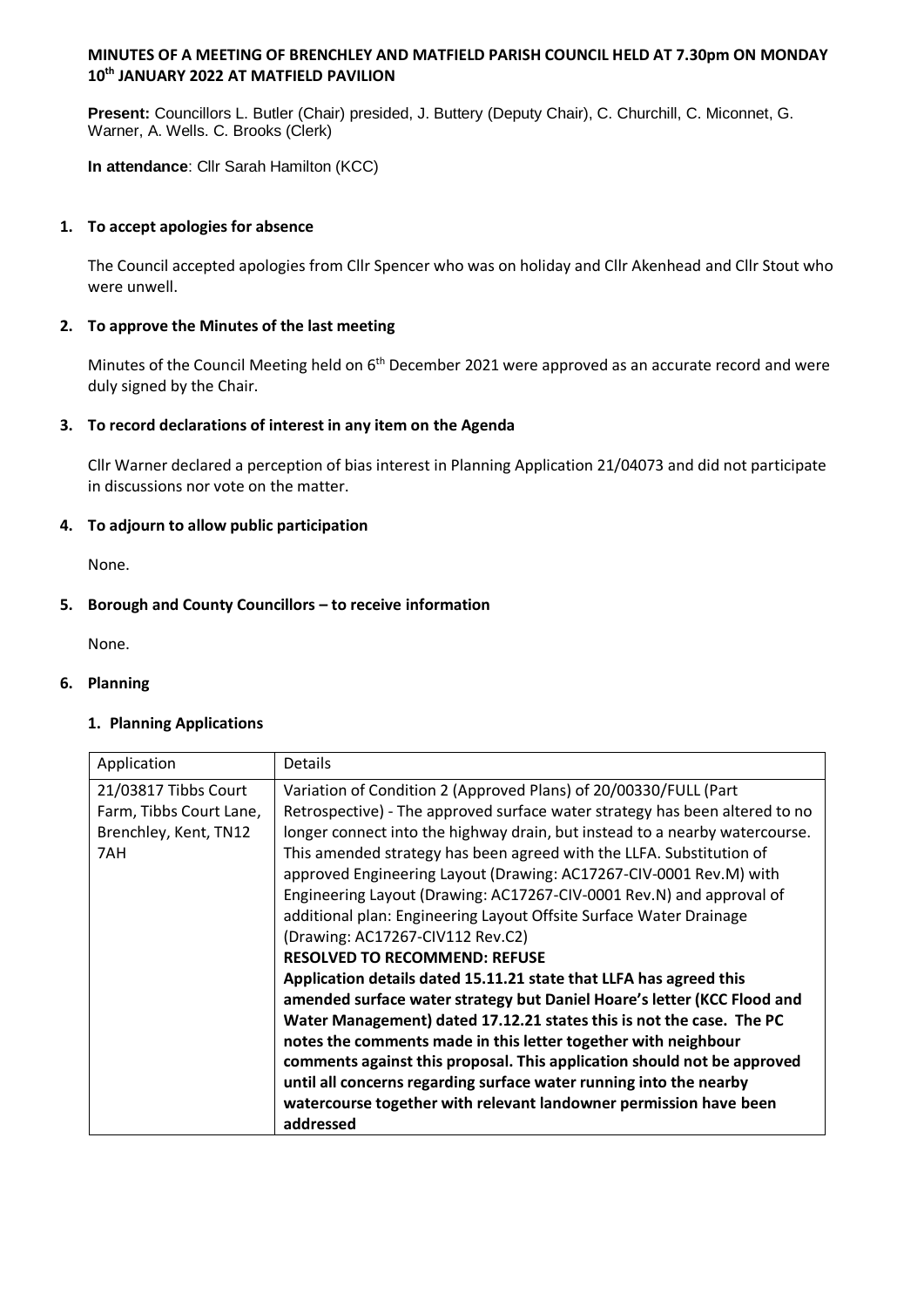| 21/04044 Pond House,<br>Cuckoo Lane, Brenchley,<br>Tonbridge,<br>Kent, TN12 7HX<br>21/04006 OS Plot 2912<br>Maidstone Road<br>Matfield, Tonbridge<br>Kent | Partial conversion of detached double garage to provide home office, gym<br>and garden store.<br><b>RESOLVED TO RECOMMEND: APPROVE</b><br>the PC would like to see a condition that this building remains ancillary to<br>Pond House.<br>Variation of Condition 1 (Approved Plans) of 20/03306/REM - Plot<br>substitutions of housetypes (Amendment of approved drawing numbers to<br>reflect the plot substitutions of housetypes)<br><b>RESOLVED TO RECOMMEND: APPROVE</b><br>The PC highlights letter from Kent Police dated 4th Jan '22. "Plot 15 is more<br>likely to be vulnerable due to adjacent footpath running along the<br>property".                                                                                                                                                                                                                                                                                                                                                                                                                                                                                                                                                                                                                                                                                                                                                                                                                                                                                                                                                                                                                                                                                                                                                                                                                                                                                                                                                                                                                                                                                                                                                                                                                                                                                                                                                                                                                                                                                                                                                                     |
|-----------------------------------------------------------------------------------------------------------------------------------------------------------|-----------------------------------------------------------------------------------------------------------------------------------------------------------------------------------------------------------------------------------------------------------------------------------------------------------------------------------------------------------------------------------------------------------------------------------------------------------------------------------------------------------------------------------------------------------------------------------------------------------------------------------------------------------------------------------------------------------------------------------------------------------------------------------------------------------------------------------------------------------------------------------------------------------------------------------------------------------------------------------------------------------------------------------------------------------------------------------------------------------------------------------------------------------------------------------------------------------------------------------------------------------------------------------------------------------------------------------------------------------------------------------------------------------------------------------------------------------------------------------------------------------------------------------------------------------------------------------------------------------------------------------------------------------------------------------------------------------------------------------------------------------------------------------------------------------------------------------------------------------------------------------------------------------------------------------------------------------------------------------------------------------------------------------------------------------------------------------------------------------------------------------------------------------------------------------------------------------------------------------------------------------------------------------------------------------------------------------------------------------------------------------------------------------------------------------------------------------------------------------------------------------------------------------------------------------------------------------------------------------------------|
| 21/04073 Moatlands<br><b>Manor Watermans Lane</b><br>Paddock Wood<br>Tonbridge Kent TN12<br>6ND                                                           | Demolition of three dwellings and erection of three replacement homes;<br>Including the demolition and replacement of an existing domestic garage<br><b>RESOLVED TO RECOMMEND: NEUTRAL</b><br>The Parish Council would like this application to be considered under<br>category Y of the Tunbridge Wells Agreement.<br>The Parish Council has a large number of concerns and would like the<br>application to be subject to the following planning conditions:<br>1. that the exterior lighting and light spillage from the rooflights is<br>assessed and reduced as much as possible (use of automatic blinds at night<br>for example), in order to protect dark skies and wildlife; 3 bat species<br>observed as living within 5 kms of the site in 2019 have a very low<br>tolerance for light (Daubenton's, Natterer's and Brandt's), artificial lighting<br>is likely to impact their feeding and breeding patterns, prompting a<br>migration;<br>2. that a suitable and realistic strategy to replace the bat roosts must be<br>provided, approved and implemented prior to demolition commencing.<br>The two bat boxes suggested would only offer sufficient space to re-home<br>the common pipistrelle roost onsite and does not constitute an<br>enhancement as suggested in the planning statement. Brown long-eared<br>bats have used the dwellings as a roost in the past and are likely to return<br>as pointed out in the bat survey. A further 9 species of bats have been<br>observed as living close to the site in 2019, none of which have been<br>reported as taking part in mixed-species roosts, and would therefore need<br>their own bat boxes as enhancement;<br>3. that no work should be undertaken on the buildings during bat<br>hibernation season;<br>4. that no work should be undertaken on the hedging during bird nesting<br>season;<br>5. that permitted development rights be removed in order to protect the<br>landscape;<br>6. that the existing separate gate be removed and the new hedge planted<br>prior to demolition and construction commencing, in order to ensure that<br>this benefit to the landscape of the rural lane materialises;<br>7. that the proposed 2.4 m high wall be reduced in height, in order to<br>protect the landscape;<br>8. that the proposed orchard is planted with standard fruit trees instead of<br>small ones, to ensure that the new building, being closer to the road, is not<br>more intrusive in the landscape;<br>9. that the TPO'd lime tree (T1) be retained and its root protection zone<br>protected as well as the oak trees; |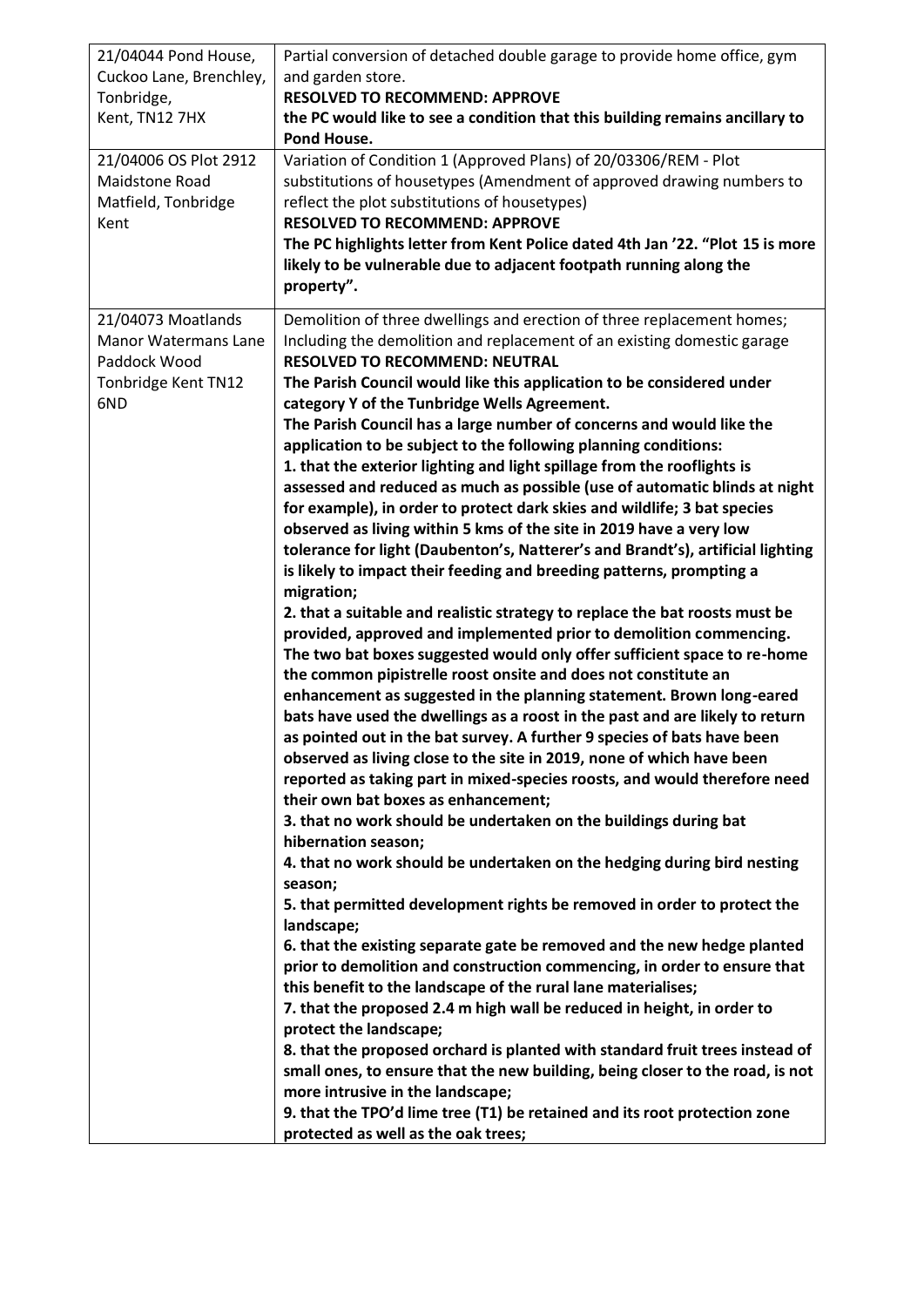|                           | 10. that an additional parking space for visitors is provided, to meet the<br>new requirements for Zone C, especially as Watermans Lane is very narrow<br>and unsuitable for parking;<br>11. that information concerning water saving, carbon reduction and<br>renewable energy measures, together with the provision of electric vehicle<br>charging points is submitted and approved prior to construction<br>commencing; |
|---------------------------|-----------------------------------------------------------------------------------------------------------------------------------------------------------------------------------------------------------------------------------------------------------------------------------------------------------------------------------------------------------------------------------------------------------------------------|
|                           | 12. that construction traffic approaches from the western end of                                                                                                                                                                                                                                                                                                                                                            |
|                           | Waterman's Lane, in order to protect the narrow sunken part of this                                                                                                                                                                                                                                                                                                                                                         |
|                           | historic rural lane.                                                                                                                                                                                                                                                                                                                                                                                                        |
| 21/04085 Gedges Farm      | Variation of Condition 2 (Approved Plans) of 19/01948/FULL - Replace                                                                                                                                                                                                                                                                                                                                                        |
| Crittenden Road           | approved drawing 16023-PL 21G with revised drawing PL03A, approved                                                                                                                                                                                                                                                                                                                                                          |
| <b>Matfield Tonbridge</b> | drawing 16023-PL 22D with revised drawing PL04A and approved drawing                                                                                                                                                                                                                                                                                                                                                        |
| <b>TN127EJ</b>            | 16023-PL 25 with drawing PL01.                                                                                                                                                                                                                                                                                                                                                                                              |
|                           | <b>RESOLVED TO RECOMMEND: APPROVE</b>                                                                                                                                                                                                                                                                                                                                                                                       |

**2. Confirmation of Planning Recommendations submitted in December 2021 – see attached, as agreed** The Council noted responses that were submitted outside of PC Meetings during December:

| 21/03791/FULL The Old       | Provision of an all-weather surface manege.                                |
|-----------------------------|----------------------------------------------------------------------------|
| <b>Stables Little Dunks</b> | <b>PC Recommendation submitted: NEUTRAL</b>                                |
| Farm Cuckoo Lane            |                                                                            |
|                             | 1. The PC is concerned about water from the manege eventually feeding      |
| Brenchley                   | into the watercourse alongside Cuckoo Lane. please see attached surface    |
|                             | water map (sent to officer). The PC would like to see a condition to       |
|                             | include an assurance that the proposed drainage system will not            |
|                             | exacerbate local flooding.                                                 |
|                             | 2. Although mentioned in the Design and Access Statement, the PC would     |
|                             | like to see a condition for the use of the manege to be exclusively for    |
|                             | private residential and no commercial use. The PC is concerned about       |
|                             | possible extra equine transport of lorries and horse box trailers on       |
|                             | Cuckoo Lane.                                                               |
|                             | 3. Although mentioned in the Design and Access Statement, the PC would     |
|                             | like a condition that no outside lighting at the manege is permitted. This |
|                             | is to protect dark skies within the AONB.                                  |
|                             | 4. The PC would like to see a condition requiring a native species hedge   |
|                             | to be planted around the manege to protect and enhance the AONB            |
|                             | landscape and to provide biodiversity net gain.                            |
|                             | 5. The PC would like to see a condition requiring the land to be returned  |
|                             | to agricultural use if it ceases to be used as a manege in the future.     |
| 21/03967/FULL and 68        | Erection of five bay timber seating booth                                  |
| LBC The Star Inn,           | <b>PC Recommendation submitted: REFUSE</b>                                 |
| Maidstone Road,             | REFUSE in this application's current form                                  |
| Matfield, Tonbridge         | 1. The Star Inn is Grade II Listed and stands within Matfield Conservation |
|                             | Area and within AONB. It is noted that there are 15 planning constraints   |
|                             | on this site.                                                              |
|                             | 2. The PC would like to point out that The Star Inn stands within Matfield |
|                             | Conservation Area and not outside as per the Heritage Statement            |
|                             |                                                                            |
|                             | accompanying this application. The Heritage Statement also fails to note   |
|                             | listed properties which are neighbouring and opposite.                     |
|                             | 3. The proposed timber building will stand in a prominent position and     |
|                             | will be highly visible from Maidstone Road B2160. The PC is concerned      |
|                             | about the detrimental impact on its listed curtilage at The Star Inn. The  |
|                             | PC would like to see photographic montages from all angles to be able to   |
|                             | assess the proposed visual impact on the protected landscape.              |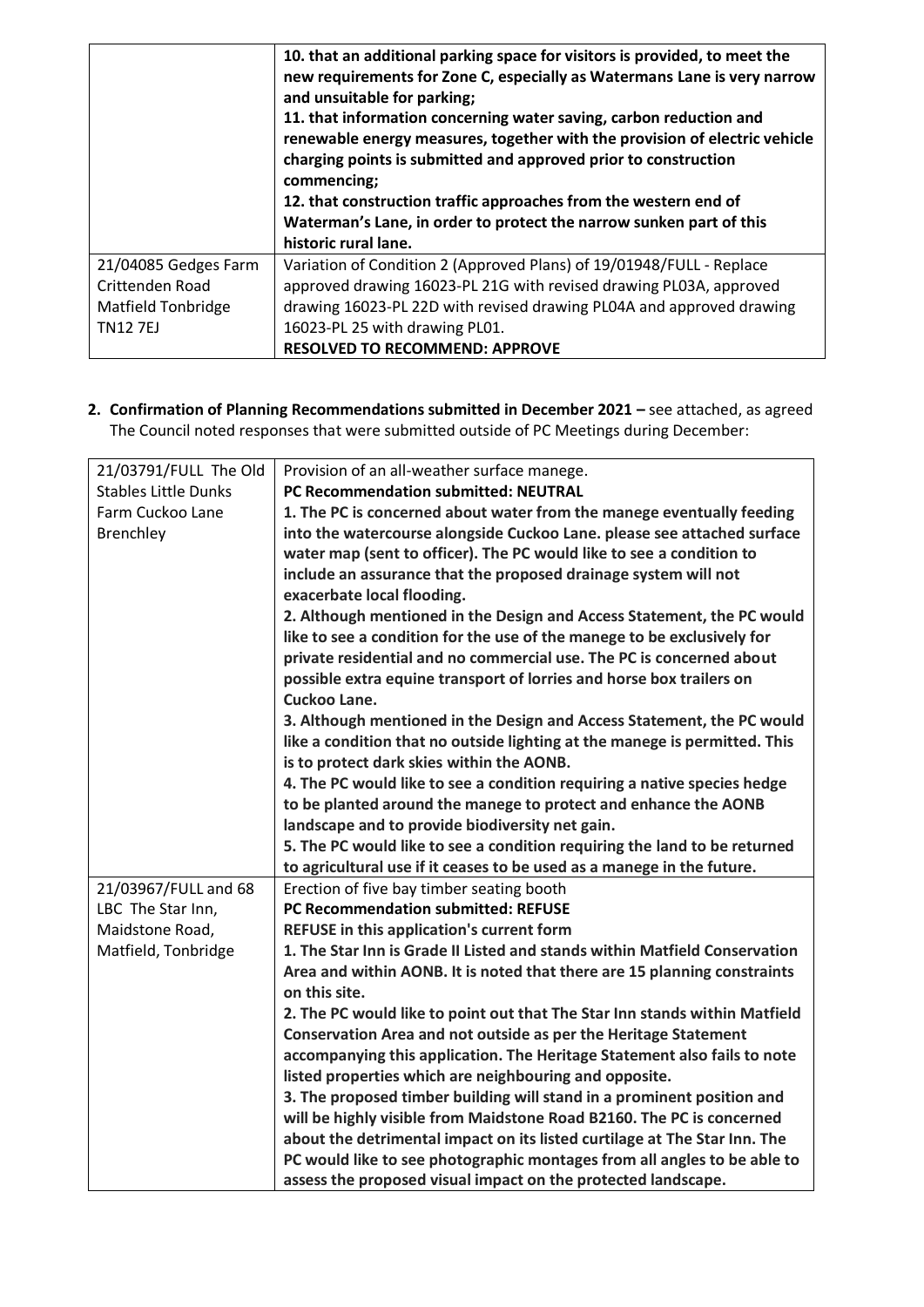|                       | 4. The PC feels the proposed application requires more detail in the        |
|-----------------------|-----------------------------------------------------------------------------|
|                       | plans. It is felt that this prominent timber structure has no architectural |
|                       | merit, and it is noted that the opening to the booths will face E/NE and    |
|                       | will therefore receive limited sunlight.                                    |
|                       | 5. The PC feels the plans require more detail with the exact dimensions of  |
|                       | the building together with the outside timber decking.                      |
|                       | 6. The PC wishes to support this local business but feels this application  |
|                       | should be refused. The PC suggests that a temporary structure such as a     |
|                       | marquee could be erected for Covid restrictions. The PC feels that an       |
|                       | outdoor structure/space requires to be sited in a less prominent position   |
|                       |                                                                             |
|                       | to preserve Matfield's Conservation Area landscape.                         |
| 21/03945/FULL Acorn   | Variation of Condition 2 (Approved Plans) of                                |
| House, Windmill Hill, | 18/02474/FULL - Design changes to allow construction following checks on    |
| Brenchley, Tonbridge, | site                                                                        |
| <b>TN12 7NP</b>       | PC Recommendation submitted: APPROVE                                        |
|                       | 1. This house is within LBD and within AONB                                 |
|                       | 2. The PC notes there are only two documents with this application but      |
|                       | wishes to highlight the number of internal changes from approved            |
|                       | application 18/02474, together with the increased fenestration.             |
|                       | 3. With the loss of garage space, the PC is concerned about the reduced     |
|                       | space for parking and turning vehicles in the drive.                        |
|                       | 4. In the interest of protecting the residential amenities of adjacent      |
|                       | dwellings, the PC requests that TWBC repeats Condition 4 of the             |
|                       | approved 18/02474 application.                                              |
| 21/03865/FULL Land    | Change of use and conversion of an existing outbuilding to provide a two    |
| Rear Of Maynard       | bedroom holiday let, with associated amenity area, landscaping and          |
| Cottages, Brenchley   | parking                                                                     |
| Road, Matfield,       | <b>PC Recommendation submitted: REFUSE</b>                                  |
| Tonbridge, Kent,      | The PC requests that this application can be considered under 4.8 d. (Y)    |
|                       | of the Tunbridge Wells Agreement 2020.                                      |
|                       | 1. This piece of land stands outside LBD and within AONB.                   |
|                       | 2. The current access road and building on this site have never been given  |
|                       | planning permission.                                                        |
|                       | 3. This piece of land stands alone in AONB and is not associated with any   |
|                       | nearby dwellings.                                                           |
|                       | 4. The current building on the land is subject to an extant Enforcement     |
|                       | Notice for its unlawful use. An appeal against this notice was dismissed    |
|                       | by the Planning Inspectorate and the Enforcement Notice upheld.             |
|                       | 5. TWBC refused application in 2019/20 for the building to become a         |
|                       | domestic store. The site is considered in an unsustainable location and     |
|                       | not close to any amenities.                                                 |
|                       | 6. The Landscape and Biodiversity Officer made consultation response in     |
|                       | 2019/20 "should the building be proposed as a residential dwelling at any   |
|                       | time, the location would not be considered appropriate, and the existing    |
|                       | access would not be considered an acceptable entrance to a dwelling".       |
|                       | 7. The delegated report 2019/20 highlighted that "the extant                |
|                       | Enforcement Notice seeks the removal of domestic paraphernalia from         |
|                       | the site and the recent appeal decision did not remove this requirement,    |
|                       | and therefore the appearance of the site, and the AONB should be            |
|                       | improved as part of the compliance with the Notice". The PC notes that      |
|                       | this enforcement has not been imposed.                                      |
|                       | 8. If TWBC is considering approving this application, the PC feels it would |
|                       | effectively legalise a residential use, access, and parking separate from   |
|                       | Maynards Cottages that has been held to be unlawful.                        |
|                       |                                                                             |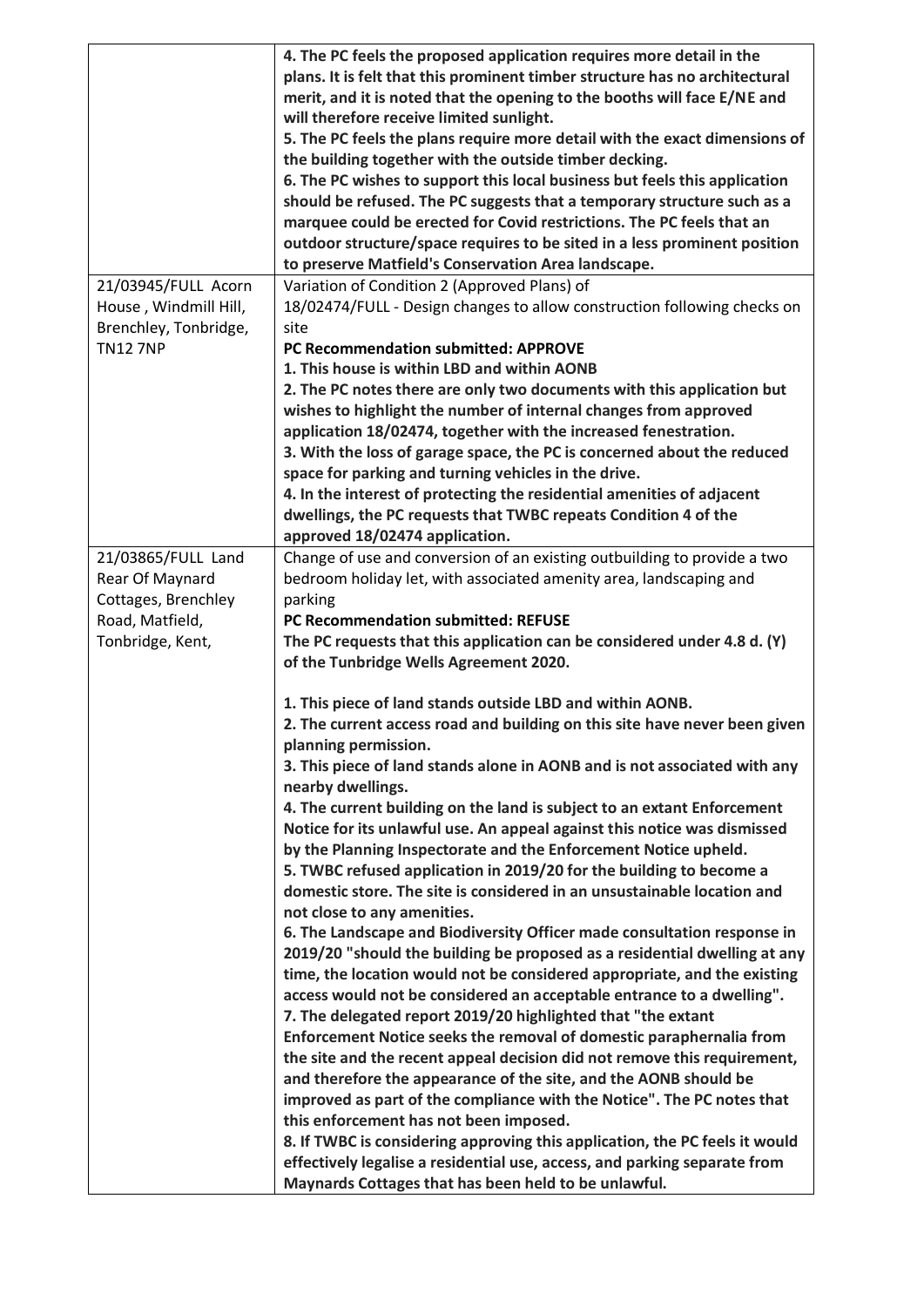| 9. The PC feels that the current building is visible from the road and other |
|------------------------------------------------------------------------------|
| angles especially in winter months, and the proposed new building            |
| causes harm to the character and appearance of the surrounding areas         |
| and fails to conserve or enhance the landscape and scenic beauty of the      |
| AONB.                                                                        |
| 10. The PC feels that this application does not comply with Policy T3 of     |
| the Local Plan 2006, because the existing building is clearly not one        |
| whose loss would be detrimental to the countryside. This application also    |
| does not meet the requirements of policies ED5 and ED7 of the TWBC           |
| <b>Submission Draft Local Plan</b>                                           |

### **3. Planning spreadsheet review of 2021 attached**

The Council considered the schedule of Planning Applications for the period January-December 2021 and noted the very high number of applications in the period, 123. The Planning Committee was commended for the extensive amount of work and their expertise and the spreadsheet would be published for residents to see.

## **7. Policy and Management**

## **1. Disciplinary Policy**

The Chair had tabled a draft policy, based on the NALC template.

## **RESOLVED to adopt the Disciplinary Policy**

#### **2. Privacy notice**

Cllr Buttery had circulated amendments to the Privacy Policy which were briefly discussed and some small amendments suggested.

#### **RESOLVED to adopt the amended Privacy Notice**

#### **3. Toilet management contract - update**

Cllr Buttery advised that the contract with TWBC ends in March 2022 and TWBC has increased its proposed management fee to £15,000 (from £12,000) and the proposed agreement includes the possibility of additional uncapped charges for repairs to the buildings. The Parish Council discussed an offer from TWBC to take on the ownership and responsibility for the management of the toilets and the land adjacent to each, subject to a clawback clause if alternative use(s) are obtained from a planning permission and/ or either or both properties are sold or redeveloped.

It was agreed that this option would be explored further so that the Council could agree terms before the end of the current management contracts on 31<sup>st</sup> March. Cllr Buttery would contact TWBC to progress this.

#### **4. Closure of St Luke's Churchyard - to discuss**

Cllr Butler advised that the public notice for the closure of the Churchyard had been issued but there was an error in the address which may delay the process a little longer. It is likely that the formal notification would be received in the next few months, at which time the PC would have three months to respond. Extensive research on the implications of the matter had been undertaken in 2019 and this had been circulated for all Councillors to review.

The Clerk was making further enquiries with TWBC, should the Council divert responsibility to the Borough, as to the likelihood of costs for regular maintenance of the land, as well as any exceptional costs such as to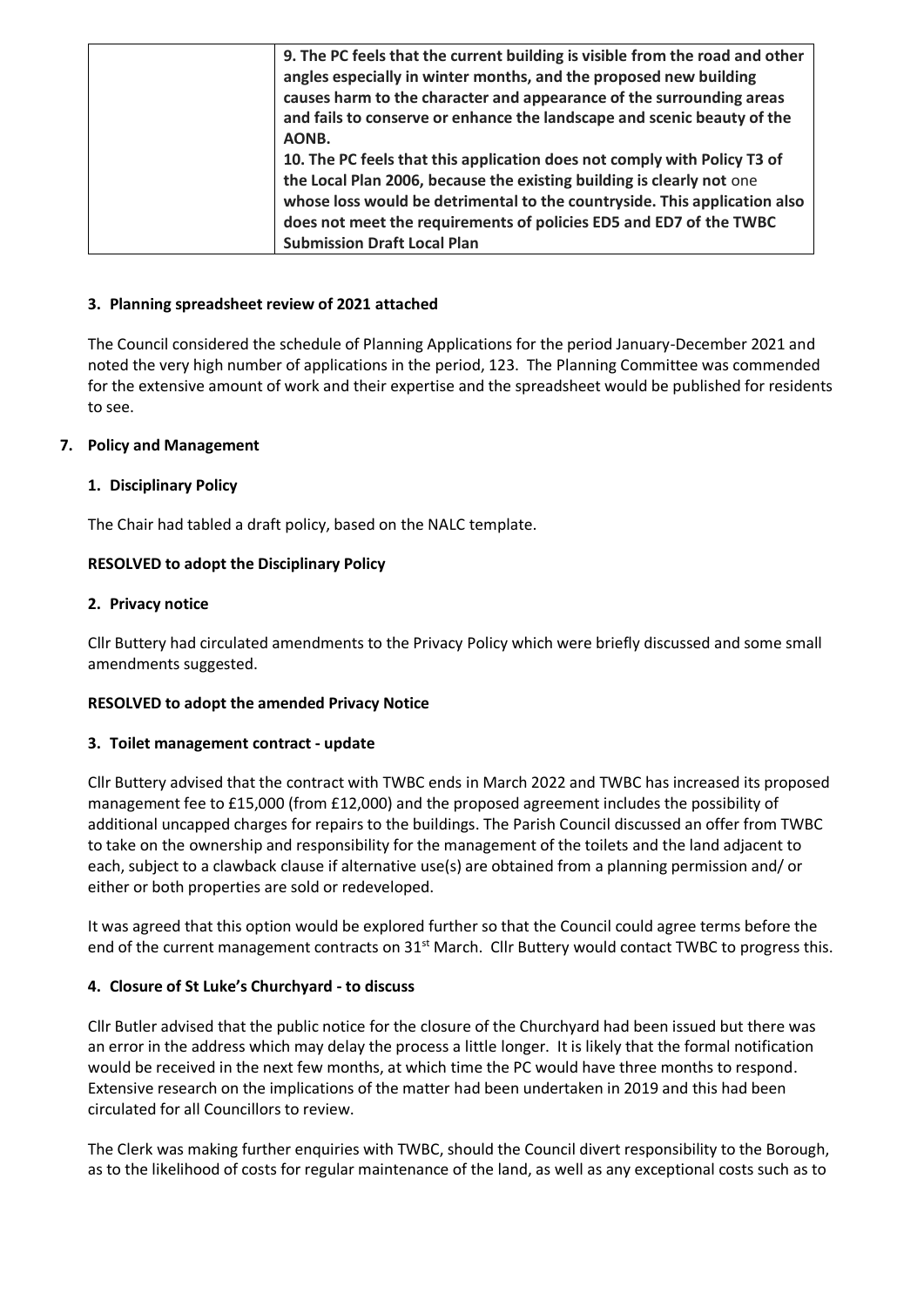mature trees, to be re-charged back to parishioners. This may be either by the addition of a Special Expenses charge to Council Tax bills to properties in the parish or by re-charge direct to the Parish Council, which would then have to precept for it.

It was noted that the Council had not anticipated accepting full financial responsibility for the churchyard and had budgeted only £500 in the 2022-23 budget for additional work at St Luke's.

## **8. Treework and Ground work – to discuss**

## **1. Work highlighted in the parish tree survey**

Cllr Butler outlined that Treeworks carried out a tree survey in March 2018 and highlighted work that needed to be carried out within six months and other work that needed to be carried out within a year, which has been completed. The Council does not have a nominated tree warden and the Clerk has instructed work on a reactive basis where needed.

The Council discussed the need to undertake work that was urgent due to health of the trees and safety of the public but agreed to await the next full tree survey, which was due in March 2023 under the requirements of the previous insurance company. Enquiries are being made into the frequency of tree surveys required by the new insurance company.

## **2. H&S treework at Porters Wood**

In the parish tree survey two decayed oak trees were identified as requiring attention on health and safety grounds. A Picus test was recommended for the trees and a quote had been obtained. The Council did not agree to have the Picus tests carried out at the present time and would wait for the recommendations of the next full tree survey.

## **3. Work on the trees at the allotments**

Two quotations have been received to carry out work on the line of trees on the western boundary of the allotments. The Clerk advised that work to the mature trees at the top boundary had not been considered by any previous Councils and had not been included in the general parish tree survey. It was agreed that the Council would include the large trees on this allotment boundary in the main survey in March 2023 and that no work would be done on these trees until then. Work to clear the encroaching brambles on the boundary and to uncover the boundary fence was discussed and agreed.

## **RESOLVED to instruct Weald Tree Services to clear the encroaching brambles at the Thorn Barn boundary line at the allotment site.**

## **4. Quotes for clearing the PC triangle behind the toilets**

Quotations have been received for clearing the triangle of land behind Matfield public toilets, strimming to a mulch but not removing the debris removing the broken shed and reinstating the gate.

## **RESOLVED to instruct Weald Tree Services to clear the area behind Matfield public toilets.**

#### **9. Transport & Highways**

## **1. Highways Improvement Plan**

Cllr Churchill outlined that content had been moved to the new HIP template as required by KCC and there was some discussion of possible additions. It was noted that only one or two items would be considered for action by KCC every year and the Traffic Working Party would meet in the next few months to consider priorities and update the HIP with data to underpin requests.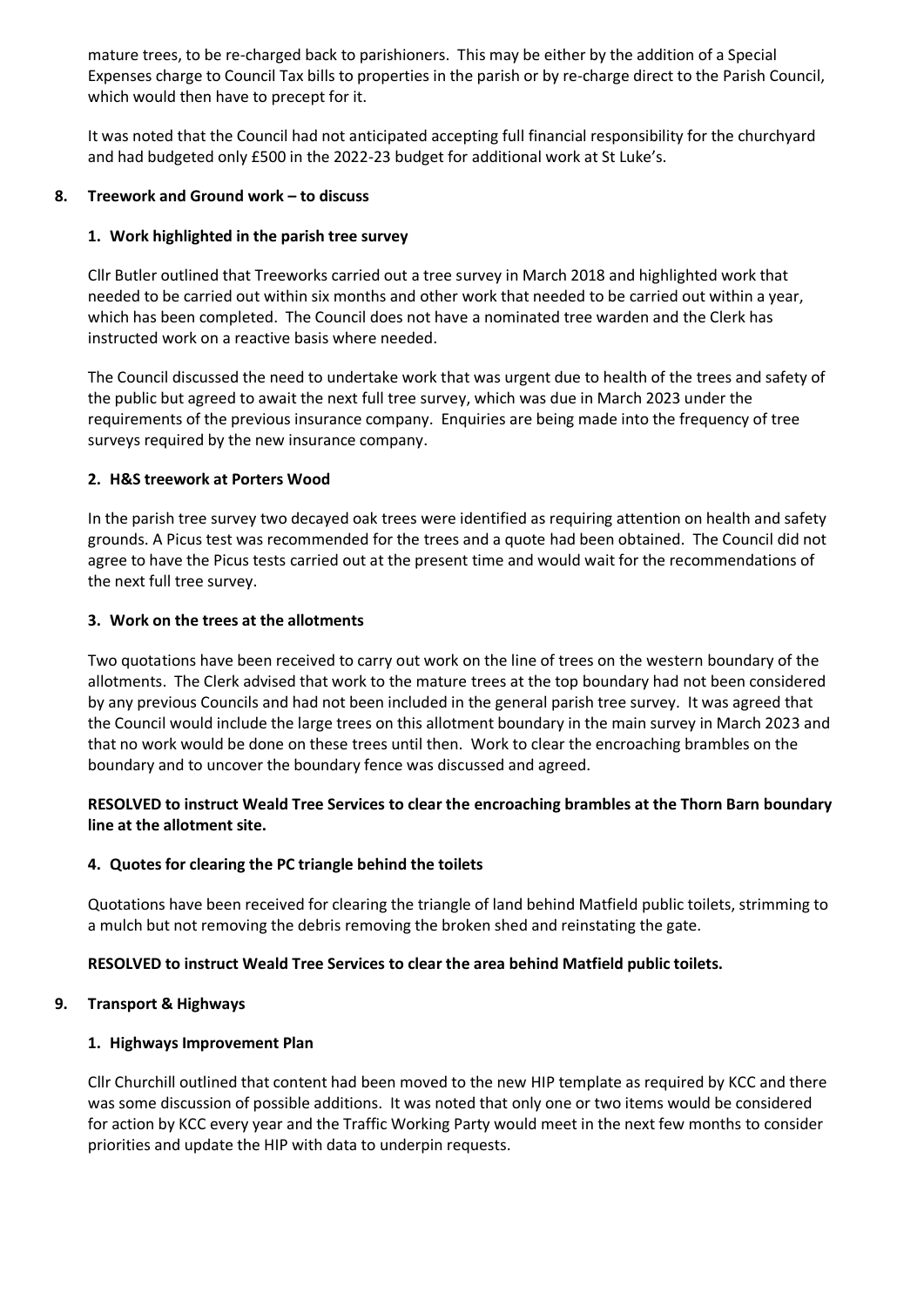Concerns were raised at the unintended consequence of the "Not Suitable for HGVs" signs at Blind Lane and Windmill Hill, in that lorries were now diverting up Holly Bank, creating much damage on the War Memorial land. The Clerk was asked to contact KCC to request an additional sign at the bottom of Holly Bank.

## **2. Litter signs**

Cllr Churchill advised that signs asking the public not to litter around the Parish would cost around £100 for ten and that this could be obtained via the KCC Member's Grant. It was agreed that this item and others totalling the £300 minimum for the grant application would be considered at the March meeting, before the next litter pick in the Spring.

# **10. Finance & Administration**

# **1. Confirmation of Budget, Precept and Tax Base**

Following confirmation of the Tax Base by TWBC (based on the number of band D equivalent dwellings in the area) the Council reviewed the proposed Budget and Precept for 2022-23. The Band D equivalent will be £91.05 (£87.74 in 2021-22 which equates to an increase of 3.7%).

## **RESOLVED that the 2022-2023 budget of £144,200 and precept requirement of £132,900, be approved and submitted to TWBC by the Clerk.**

# **2. Interim Internal Audit report**

Cllr Buttery drew the Council's attention to the two items listed as "amber" category in the interim report and that the Finance Committee would consider the report at its next meeting. Risk Assessment training had been offered by TWBC and the date of this would be circulated to all who wished to attend.

# **3. Accounts payable**

| 2099 HMRC                 | Tax and NI December 2021                              | £645.51                                                                                                                                                                                          |
|---------------------------|-------------------------------------------------------|--------------------------------------------------------------------------------------------------------------------------------------------------------------------------------------------------|
| 2100 C. Brooks            |                                                       | £109.92                                                                                                                                                                                          |
|                           |                                                       | £56.00                                                                                                                                                                                           |
| 2102 BMH                  | Donation for use of car park                          | £1500.00                                                                                                                                                                                         |
| 2103 Roundabout           | Annual advert                                         | £290.00                                                                                                                                                                                          |
| 2104 David Buckett        | Interim Audit                                         | £339.85                                                                                                                                                                                          |
| 2107 Cloud and Data       | Installation of new line                              | £80.40                                                                                                                                                                                           |
| 2121 Knockout Print       | Neighbourhood Plan                                    | £114.00                                                                                                                                                                                          |
| 2122 C, Manwaring         | Reimbursement of Insurance for Christmas Event        | £96.00                                                                                                                                                                                           |
| 2123 Gillespie            | Reimbursement of electric socket for Christmas lights | £280.00                                                                                                                                                                                          |
|                           |                                                       |                                                                                                                                                                                                  |
| 2105 Business Stream      | Pond Water historic balance                           | £383.87                                                                                                                                                                                          |
| 2106 Business Stream      | Allotment water balance                               | £336.64                                                                                                                                                                                          |
|                           |                                                       |                                                                                                                                                                                                  |
| 2108 Pimms                | <b>Christmas Trees</b>                                | £115.00                                                                                                                                                                                          |
| 2109 Lloyds Bank Fees     | Monthly Fee November                                  | £3.00                                                                                                                                                                                            |
|                           |                                                       |                                                                                                                                                                                                  |
| 2110 SO C. Brooks         | Salary December 2021                                  | £1806.47                                                                                                                                                                                         |
| 2111 SO Panetta Horn      | Salary December 2021                                  | £519.82                                                                                                                                                                                          |
| 2112 SO Capel Ground Care | Mowing Contract Jan 2019- Dec 2021 - final payment    | £796.00                                                                                                                                                                                          |
| 2113 DD Smart Pension     | December 21 Pension Payment                           | £331.92                                                                                                                                                                                          |
| 2114 DD EDF Energy        | Pavilion Electricity December 2021                    | £86.00                                                                                                                                                                                           |
|                           | 2101 K.Twyman<br><b>Credit Card Payments made</b>     | Mileage / OT / Dec Salary Balance<br>December Cleaning of Pavilion (7th and 21st December)<br>Interim Payments made in December as previously agreed<br><b>Standing Orders and Direct Debits</b> |